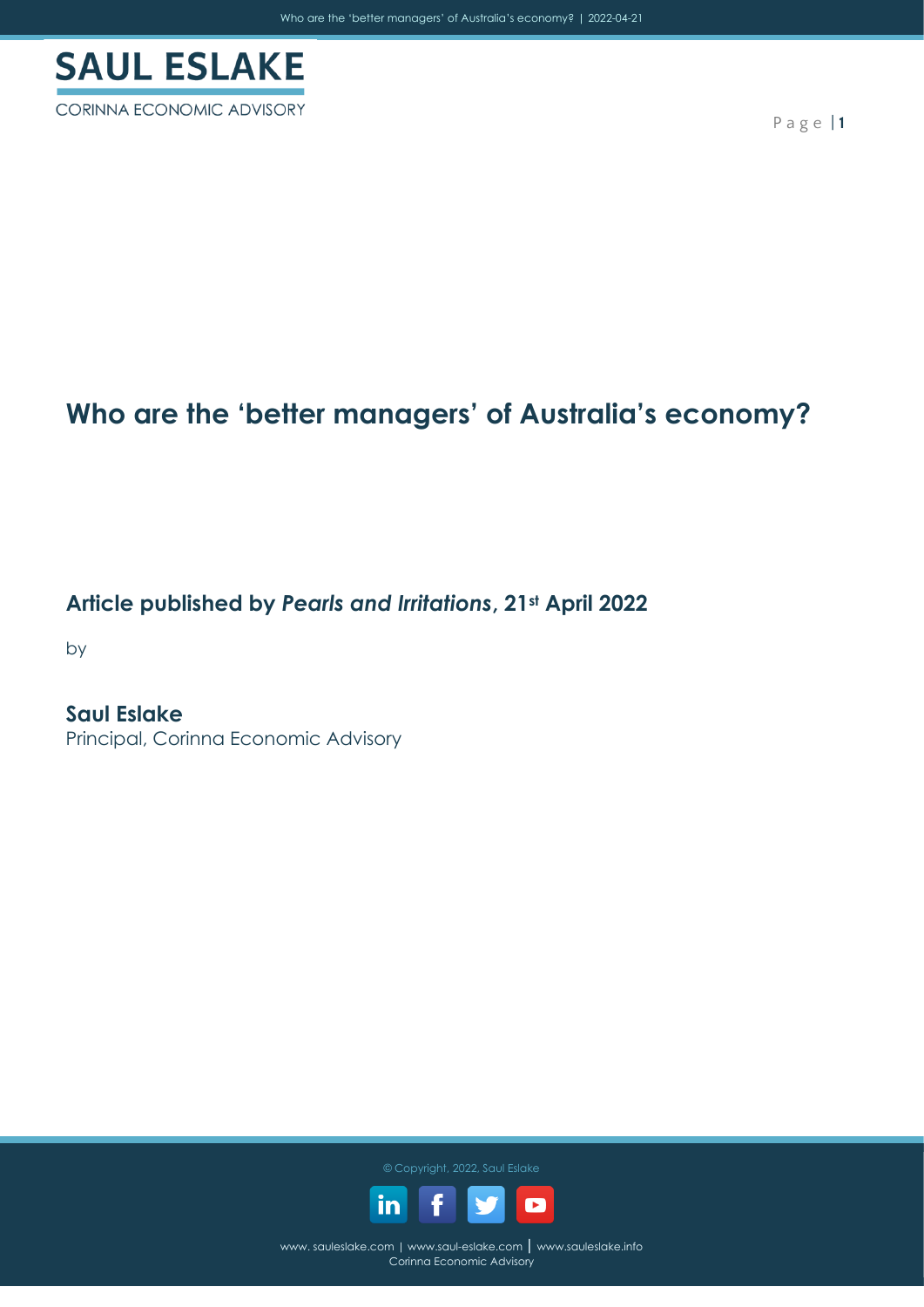CORINNA ECONOMIC ADVISORY

Australia's major political parties like to claim particular areas of policy 'turf' as their own home grounds. For Labor, it's usually health and education; for the Coalition, it's typically 'national security' and economic management. As Prime Minister, John Howard would repeatedly claim that "interest rates would always be lower under the Coalition than under Labor", an assertion [repeated](https://www.abc.net.au/7.30/panel:-jason-clare-and-anne-ruston-speak-to-leigh/13836530) in the present campaign by the Coalition's designated campaign spokesperson, Senator Anne Ruston, who went on to claim that "we always have lower unemployment rates, we always make sure that people have more of their taxes left in their pockets, they can keep more of what they earn".

How true are the Coalition's claims to be 'better economic managers' than Labor?

There are two dimensions to any assessment of these claims. First, what does the available data tell us about different aspects of the Australian economy's performance under Coalition and Labor Governments. And second, but no less importantly, to what extent can governments, of either political persuasion, reasonably credited with (or blamed for) different aspects of the economy's performance on their 'watch'?

#### **What do the numbers say?**

Beginning with economic growth, Chart 1 shows Australia's real GDP growth rates of the terms of office of Australia's past six governments – from the Whitlam Government to the Abbott-Turnbull Morrison Government<sup>1</sup>. Real GDP growth averaged 3.7% per annum during the term of the Howard Government, higher than under any of Australia's other five governments over the past fifty years. But real GDP growth under the current Coalition Government has averaged 2.3% per annum – less than the 3.4% per annum under Hawke-Keating Government, or the 2.5% per annum under the Rudd-Gillard-Governments. Over the past fifty years, real GDP growth has averaged 2.7% under both Labor and Coalition Governments. If you exclude the periods of the Whitlam and Fraser Governments, the real GDP growth has averaged 3.0% per annum under Labor Governments and 2.9% under Coalition Governments over the past 39 years. Abstracting from the contribution to real GDP growth of growth in Australia's population, *per capita* real GDP growth has averaged 1.4% per annum under Coalition Governments and 1.1% per annum under Labor Governments over the past 50 years: or, if the Whitlam and Fraser Governments are excluded, by 1.5% per annum and 1.3% per annum, respectively.

These differences are too small to be considered definitive.

<sup>&</sup>lt;sup>1</sup> Governments' terms in office don't co-incide neatly with the periods for which economic data are available – particularly those such as real GDP growth and inflation which are only available quarterly. For the purposes of this article, the Whitlam Government's term in office is taken as running from the March quarter 1973 to the December quarter 1975; the Fraser Government's from the March quarter 1976 to the March quarter 1983; the Hawke-Keating Government's from the June quarter 1983 to the March quarter 1996; the Howard Government's from the June quarter 1996 to the December quarter 2007; the Rudd-Gillard-Rudd Government's from the March quarter 2008 to the September quarter 2013; and the Abbott-Turnbull Morrison Government's from the December quarter 2013 to the December quarter 2021 or March quarter 2022, depending on the latest available data point.



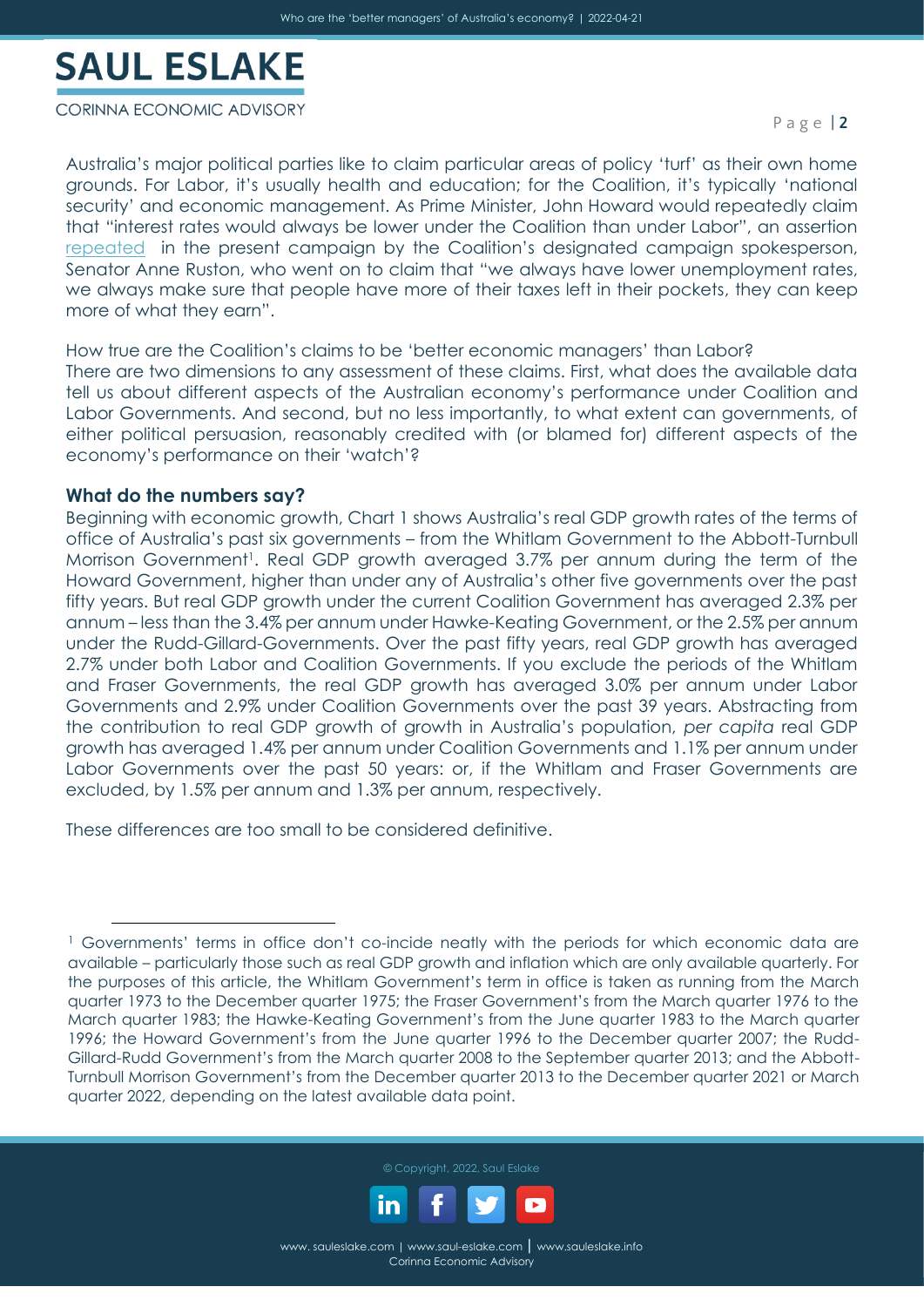CORINNA ECONOMIC ADVISORY



### **Chart 1: Average rates of real GDP growth under Coalition & Labor Governments**

*Source:* ABS, *[Australian National Accounts: National Income, Expenditure and Product](https://www.abs.gov.au/statistics/economy/national-accounts/australian-national-accounts-national-income-expenditure-and-product/latest-release)*, December 2021.

Another important dimension of economic management is employment growth. As shown in Chart 2, the Howard Government presided over employment growth averaging 2.1% per annum during its 11½ years in office, marginally above the average of 2.0% per annum during the 13 years for which the Hawke-Keating Government was in power. On average over the past fifty years, employment growth has averaged 1.6% per annum under Labor Governments, and 1.4% per annum under Coalition Governments; or, by 1.7% and 1.9% respectively if the periods of the Whitlam and Fraser Governments are excluded.

Again, these differences are two small to be regarded as definitive.



**Chart 2: Average rates of employment growth under Coalition & Labor Governments**

*Source:* ABS, *[Labour Force, Australia](https://www.abs.gov.au/statistics/labour/employment-and-unemployment/labour-force-australia/latest-release)*, March 2022.



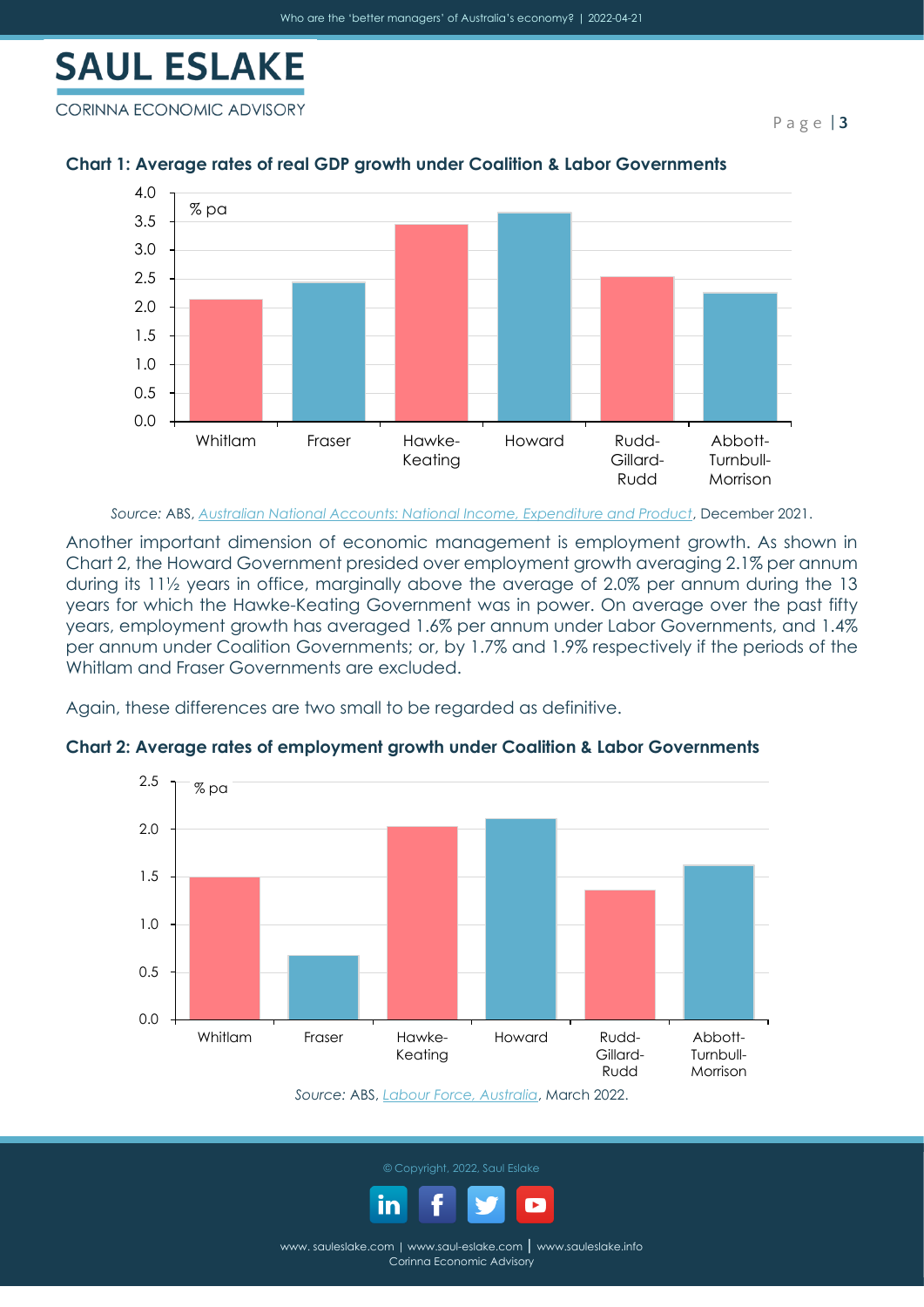#### CORINNA ECONOMIC ADVISORY

Australia's unemployment rate averaged 8.7% during the period of the Hawke-Keating Government, higher than under any other Government during the past fifty years (Chart 3). Over the past fifty years, unemployment has averaged 5.7% under Labor Governments and 6.0% under Coalition Governments: although if the Whitlam and Fraser years are excluded, the comparison becomes more favourable to the Coalition, with unemployment averaging 6.0% under the two Coalition Governments of the past 39 years and 6.9% under the two Labor Governments. That's a reasonably significant margin: although it is perhaps also worth noting that, despite the sharp and unexpected decline over the past year, the unemployment rate under the Abbott-Turnbull-Morrison Government has averaged 5.7%, 0.6 of a percentage point higher than under the Rudd-Gillard-Rudd Government.



**Chart 3: Average rates of employment growth under Coalition & Labor Governments**



On inflation, the Coalition's statistical record is clearly superior to Labor's. Inflation, as measured by the consumer price index, has averaged 3.7% per annum under Coalition Governments over the past fifty years, well below the 5.8% per annum average under Labor Governments during this period (Chart 4). If the periods of the Whitlam and Fraser Governments are excluded, then inflation has averaged 2.2% per annum under Coalition Governments as opposed to 3.7% under Labor Governments.

Partly for that reason, it is also true that interest rates have been lower, on average, during Coalition Governments' terms in office than under Labor Governments', over both the past fifty years, and if the Whitlam and Fraser eras are excluded. The RBA's official cash rate has averaged 7.39% under Labor Governments during the past fifty years (or 7.81% excluding the term of the Whitlam Government), and 5.87% under Coalition Governments (or 3.39% excluding the term of the Fraser Government) (Chart 4).



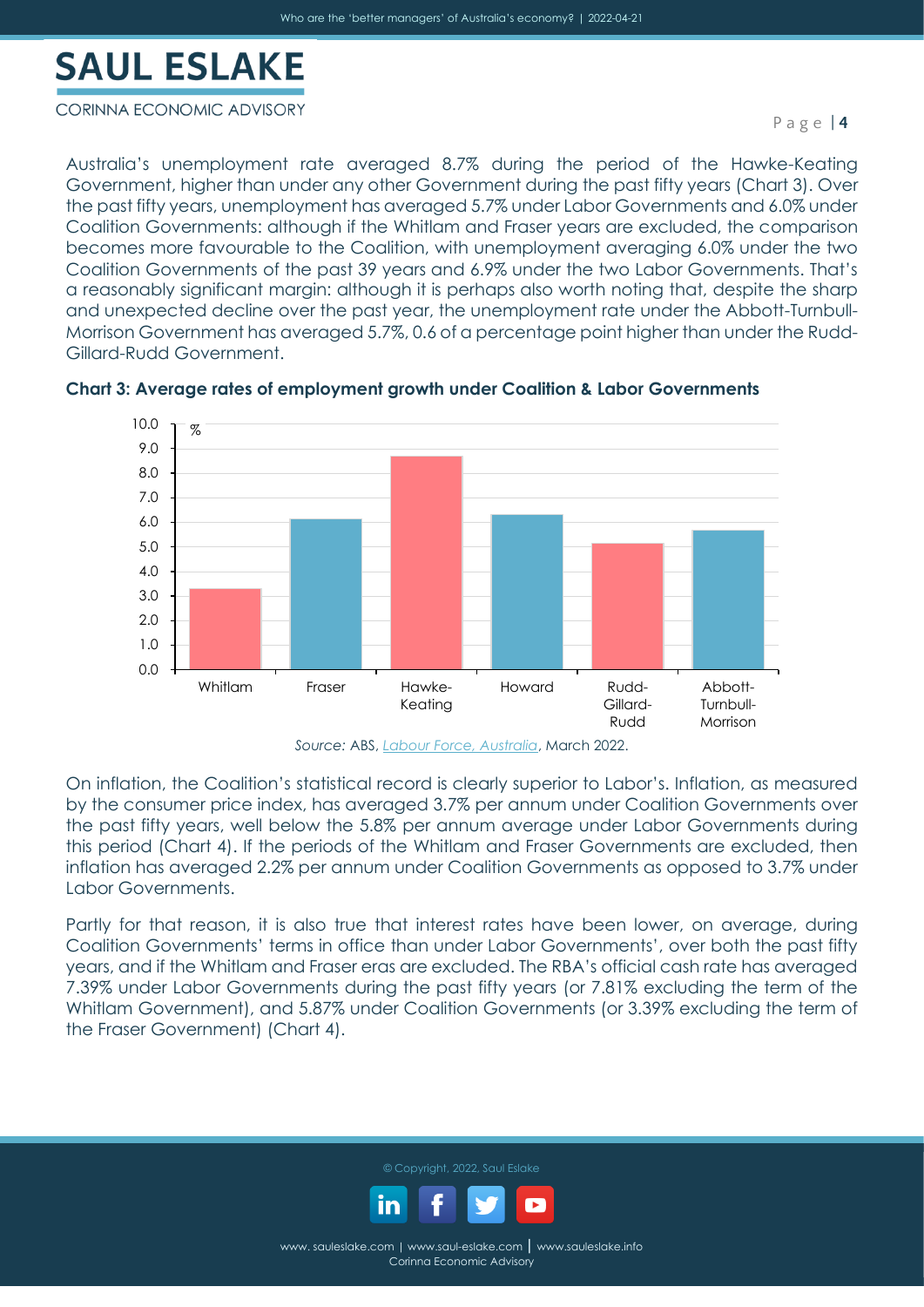CORINNA ECONOMIC ADVISORY

P a g e | **5**



### **Chart 4: Average inflation rates under Coalition & Labor Governments**





*Source:* RBA, *[Interest Rates and Yields -](https://www.rba.gov.au/statistics/tables/xls/f01hist.xls?v=2022-04-18-12-29-42) Money Market - Monthly - F1.1*.

One other dimension of economic performance which is worth noting is with regard to productivity growth. Quarterly data on labour productivity only goes back to 1978, so it's not possible to include the Whitlam and Fraser Governments in this comparison. Labour productivity growth averaged 1.8% per annum during the period of the Howard Government, which was faster than under any of the other three Governments in office over the past 39 years. However, productivity growth under the Abbott-Turnbull-Morrison Government has averaged just 1.1% per annum, which is slower than under either the Hawke-Keating or Rudd-Gillard-Rudd Governments (Chart 6). Over the entire 39-year period, labour productivity growth has averaged 1.5% under Labor Governments and 1.4% under Coalition Governments, an insignificant difference.



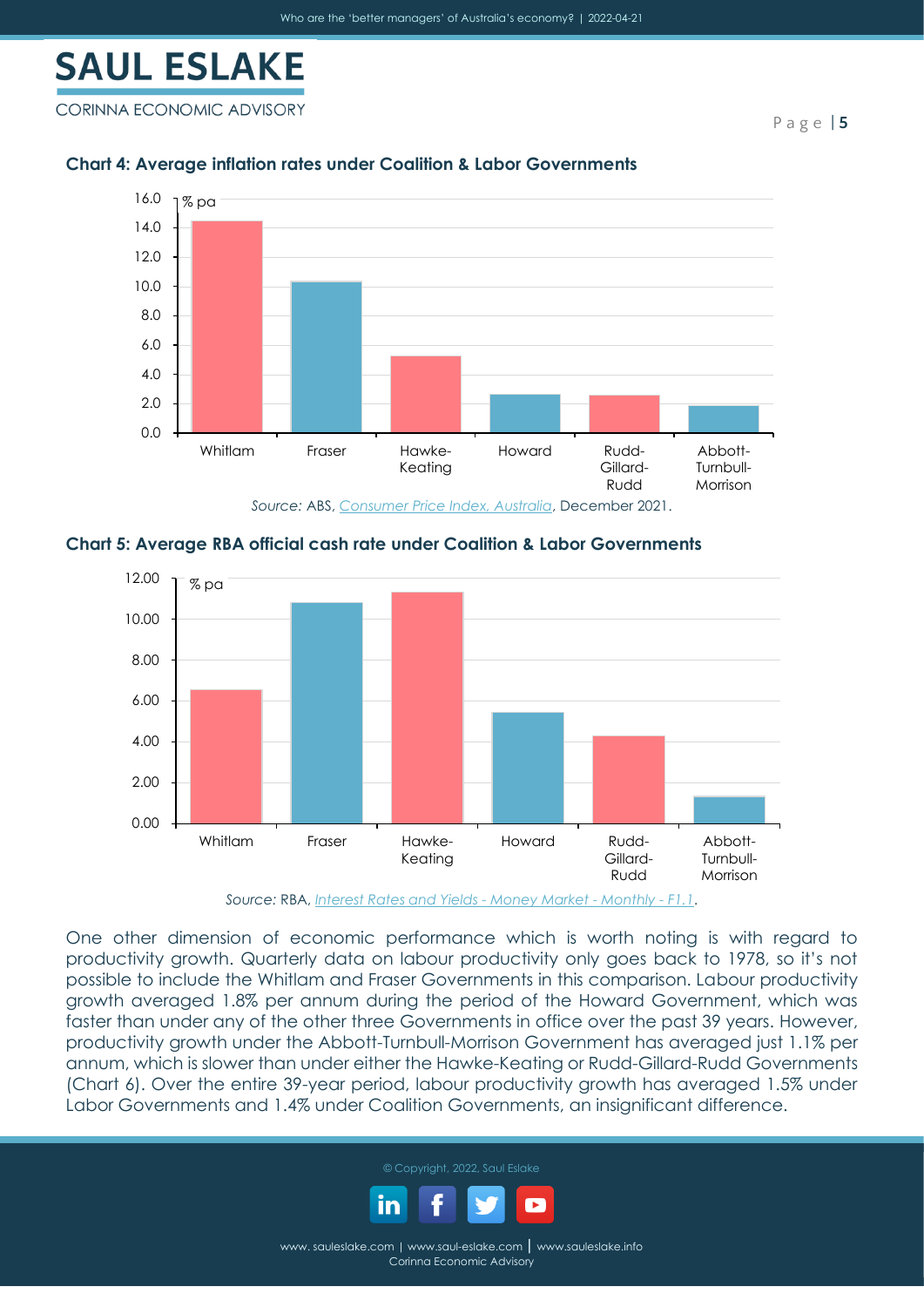

CORINNA ECONOMIC ADVISORY

P a g e | **6**



### **Chart 6: Average rates of GDP per hour growth under Coalition & Labor Governments**

*Source:* ABS, *[Australian National Accounts: National Income, Expenditure and Product](https://www.abs.gov.au/statistics/economy/national-accounts/australian-national-accounts-national-income-expenditure-and-product/latest-release)*, December 2021.

The Coalition's claims to be 'superior economic managers' also extend to their management of the nation's finances, via the Federal Government's Budget2.

Here again, however, the evidence for the Coalition's claims regarding its fiscal credentials are not wholly supported by the evidence.

The Coalition can certainly claim that its budget 'bottom lines' have been 'better', at least in an accounting sense, than Labor's. The 'underlying' cash balance has been in deficit by an average of 1.0% of GDP under Coalition Governments during the past fifty years, compared with 1.4% of GDP under Labor Governments (Chart 7). The Howard Government recorded surpluses averaging 0.9% of GDP during its period in office; but the Whitlam Government also recorded surpluses (by this measure, although it wasn't used at the time) averaging 0.1% of GDP.

The Abbott-Turnbull-Morrison Government has incurred deficits averaging 2.7% of GDP during its term in office (which of course included the Covid-19 pandemic), which is not materially different from the corresponding figure of 2.8% of GDP under the Rudd-Gillard-Rudd Government (whose term in office included the global financial crisis), but is measurably higher than the average of 1.6% of GDP under the Hawke-Keating Government.

<sup>2</sup> Governments' terms in office don't neatly co-incide with the financial years for which budget data are published. For the purposes of this article, financial years have been allocated to the terms of the Governments which were responsible for the budgets for those years. Hence the Whitlam Government is taken as 'responsible' for the financial years 1973-74 through 1975-76 (inclusive); the Fraser Government for the years 1976-77 through 1982-83; the Hawke-Keating Government for 1983-84 through 1985-86; the Howard Government for 1996-97 through 2007-08; the Rudd-Gillard-Rudd Government for 2008-09 through 2013-14; and the Abbott-Turnbull-Morrison Government for 2014-15 through 2021-22.



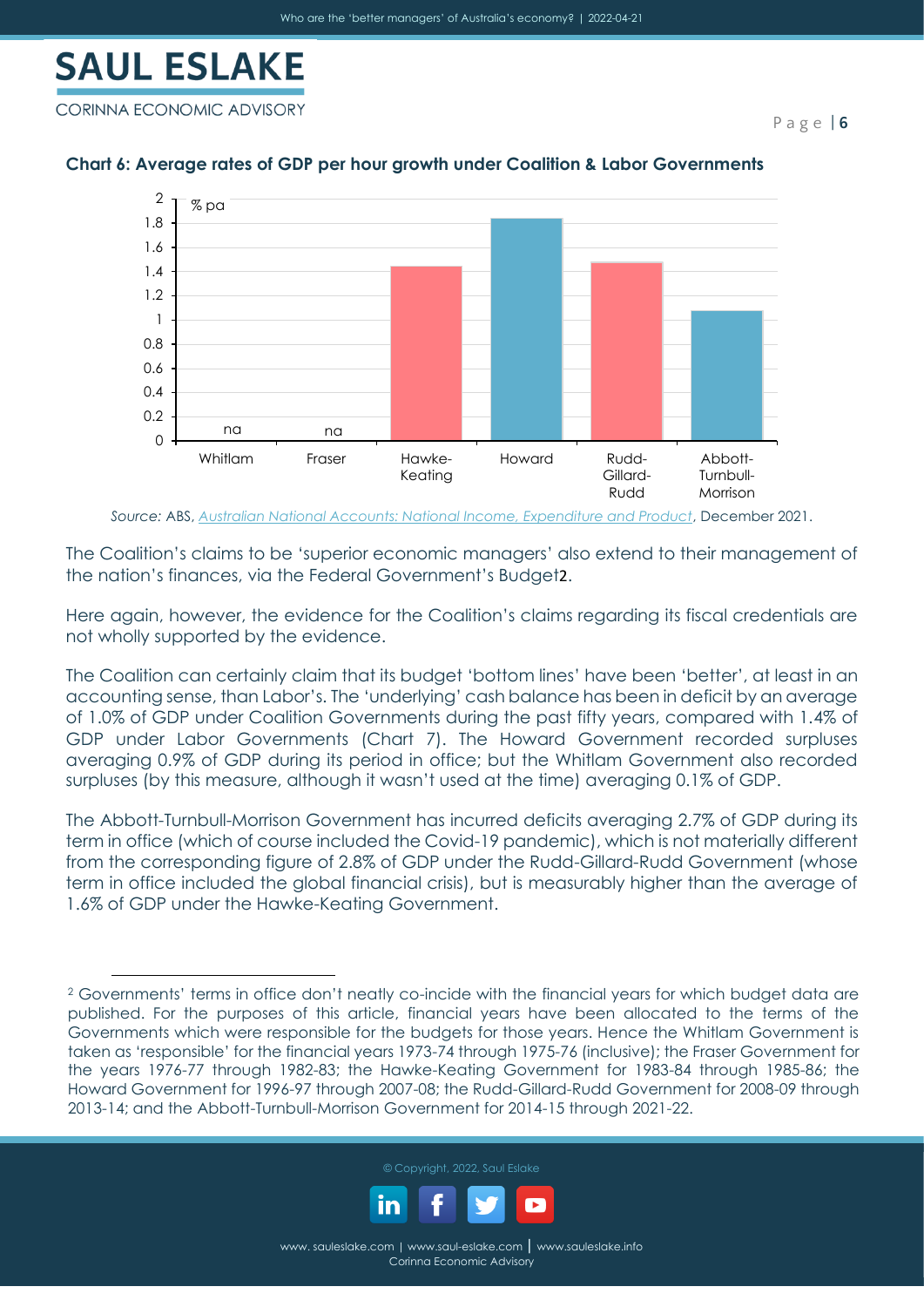

CORINNA ECONOMIC ADVISORY



#### **Chart 7: Average 'underlying' cash balance under Coalition & Labor Governments**

However, contrary to the Coalition's claims, the smaller deficits incurred, on average, by Coalition Governments are *not* the result of lower levels of government spending than by Labor Governments. On average over the past fifty years, Australian Government 'underlying' cash payments have averaged 24.9% of GDP under Coalition Governments and 23.9% of GDP under Labor Governments. Excluding the Whitlam and Fraser Governments, government spending has averaged 25.2% of GDP under governments of both political persuasions.



**Chart 8: Average 'underlying' cash payments under Coalition & Labor Governments**

*Source:* Australian Government, 2022-23 Budget Paper No. 1, *[Statement 10: Historical Australian Government Data](https://budget.gov.au/2022-23/content/bp1/download/bp1_bs10.docx)*, March 2022.



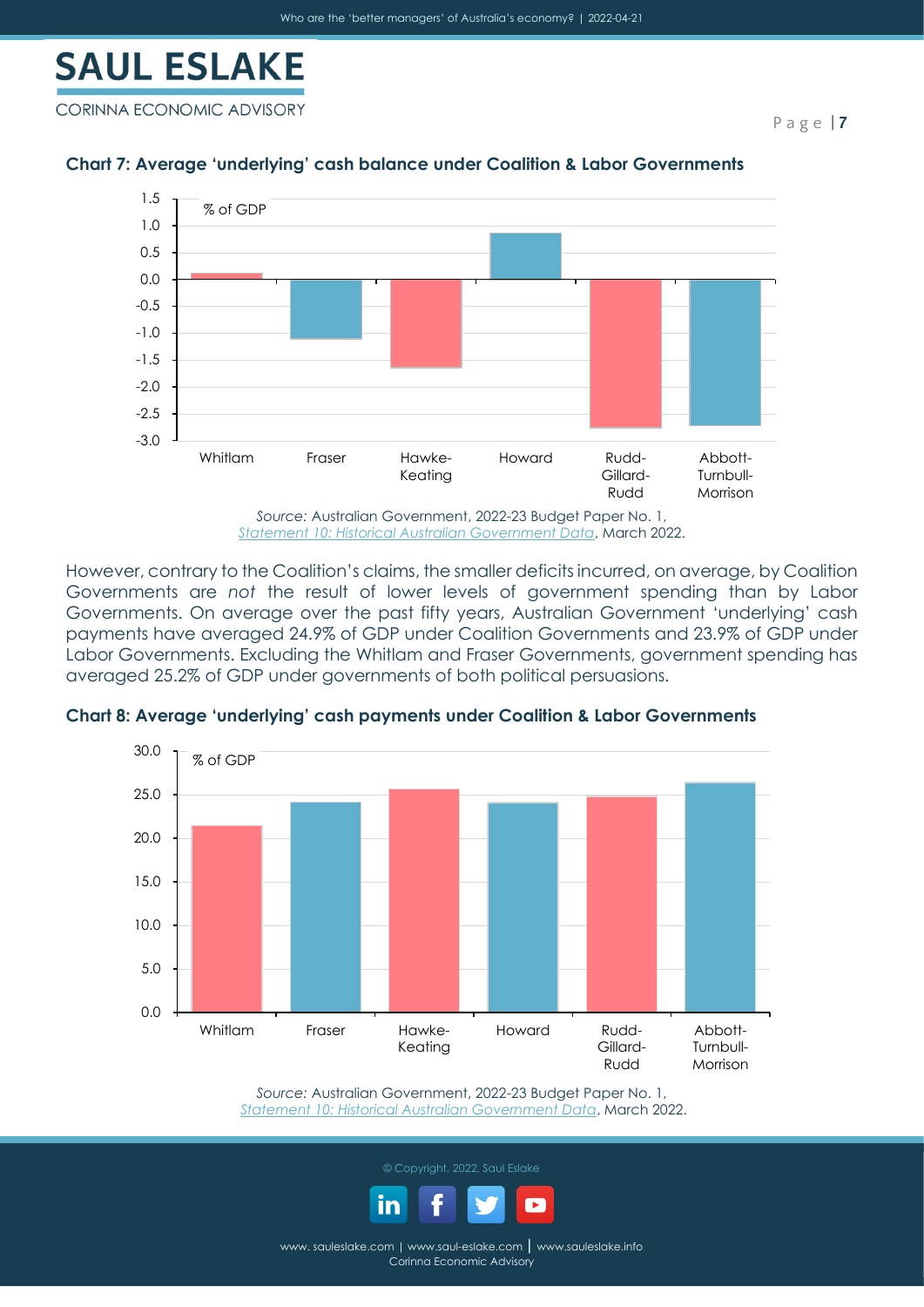#### CORINNA ECONOMIC ADVISORY

Rather, Coalition Governments have been able to run smaller budget deficits than Labor ones (or, in the case of the Howard Government, to run budget surpluses), because they have collected higher percentages of GDP in taxation than Labor Governments (Chart 9). Taxation receipts averaged 23.4% of GDP under the Howard Government, a higher percentage than under any other government during the past fifty years. On average over the past fifty years, Coalition Governments have collected an average of 22.1% of GDP in taxation, compared with 20.6% of GDP by Labor Governments. Excluding the Fraser and Whitlam Governments, Coalition Governments have collected an average of 22.8% of GDP in taxes, 1.5 percentage points of GDP more than under Labor Governments.



#### **Chart 9: Average taxation receipts under Coalition & Labor Governments**

*Source:* Australian Government, 2022-23 Budget Paper No. 1, *[Statement 10: Historical Australian Government Data](https://budget.gov.au/2022-23/content/bp1/download/bp1_bs10.docx)*, March 2022.

That's not to say that running budget deficits is evidence of 'poor economic management' – there are circumstances, such as during the global financial crisis and the Covid-19 pandemic – when running deficits is absolutely the Right And Proper Thing To Do. Similarly, there is nothing necessarily wrong with paying for higher levels of government spending with higher levels of taxation, or raising taxes in order to reduce budget deficits in circumstances when deficits aren't appropriate. But the Coalition's claim not to have done either of those things – or to have done them to a lesser extent than Labor – aren't supported by the available evidence.

### **Do the numbers tell us all we need to know?**

Purely in terms of 'numbers', the Coalition can legitimately claim to have a better record than Labor on inflation and interest rates over the past fifty years, and a better record with regard to unemployment, at least under the Howard Government. However 'the numbers' do not lend any support to suggestions that Coalition Governments have presided over faster economic, employment or productivity growth than Labor Governments: and they flatly contradict Coalition assertions that taxes are always lower under Coalition Governments than Labor ones.



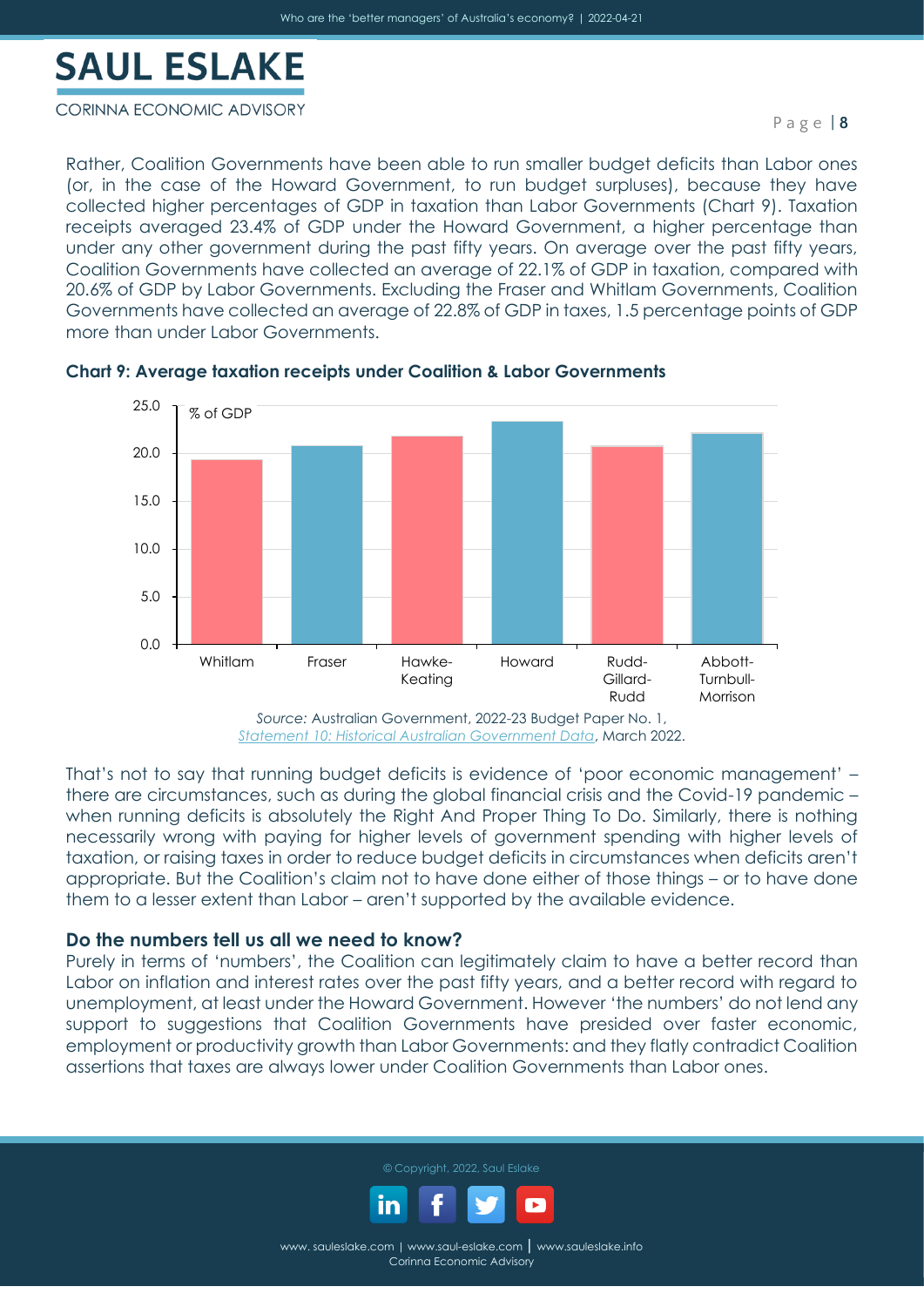#### CORINNA ECONOMIC ADVISORY

However, the idea that Governments are entitled to claim the credit for, or deserve to be blamed for, everything that happens to every set of economic or fiscal data on their watch defies economic theory, history, common sense and logic.

First, although Australia may be an island, the Australian economy is not 'entire and of itself'. As a 'small open economy', it is inevitably affected by global trends and cycles in economic growth, interest and exchange rates, and commodity prices which are determined in global, not domestic, markets. So is the Australian Government's budget.

Second, economic variables such as economic and employment growth, inflation and interest rates respond to international economic developments, and to both international and domestic economic policy decisions, with lags. The effects of decisions made by a particular government can, and often do, show up during the terms of their successors, rather than disappearing entirely when the government changes.

Third, governments inherit economic circumstances from their predecessors (and bequeath them to their successors). A government which inherits a high unemployment rate or a high inflation rate from its predecessor may end up with a higher average unemployment or inflation rate than its predecessor and/or its successor even if, objectively, it does a 'good job' in lowering unemployment or inflation.

So it is important, in assessing claims to 'superior' economic or fiscal management, to look at the context in which governments have operated, rather than looking only at 'the numbers'.

The Coalition's 'record' as indicated by the 'numbers' presented here has been materially assisted by three developments in particular over which it had no control and for which it can claim no credit.

The first of these is the extraordinary surge in commodity prices which occurred during the term of the Howard Government, largely as a result of the rapid economic growth and industrialization in China which had begun well before the Howard Government came to office, but which reached something of a 'tipping point' (as far as the volume and prices of Australian exports were concerned) during its tenure.

Australia's 'terms of trade' - the ratio of the prices received for Australia's exports of goods and services relative to the prices paid for Australia's imports – rose by 55.3% over the life of the Howard Government (Chart 10). This amounted to a transfer of income from the rest of the world to Australia equivalent to an additional 0.7 percentage points per annum of GDP during the Howard Government's period in office, over and above the measured rate of real GDP. The spending of those 'windfall' income gains boosted recorded real GDP growth: while the tax payable on those 'windfall' gains (especially that part of it which accrued to companies) contributed to the elevated level of tax collections as a proportion of GDP under the Howard Government (and enabled it to both run budget surpluses and offer repeated rounds of personal income tax cuts and expanded cash benefits).

© Copyright, 2022, Saul Eslake

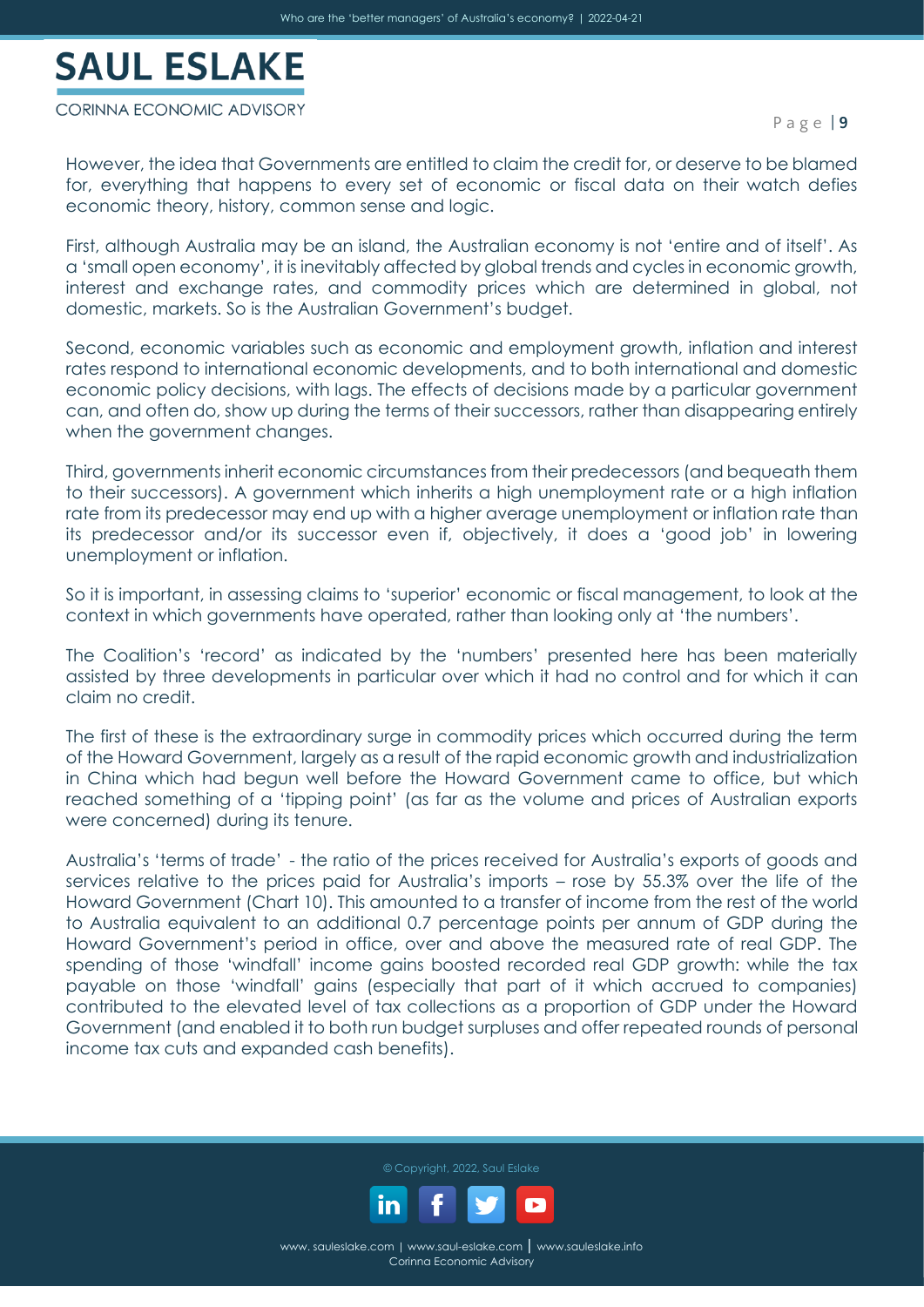CORINNA ECONOMIC ADVISORY

P a g e | **10**

#### **Chart 10: Australia's terms of trade under Coalition & Labor Governments**



Smaller terms-of-trade gains under the Rudd-Gillard-Rudd and Abbott-Turnbull-Morrison Governments (of 11.0% and 14.3%, respectively) provided 'windfall' income gains equivalent to an additional 0.6 and 0.3 percentage points per annum, respectively, under those governments – although there was proportionately less of a 'dividend' in terms of tax collections for those governments because, by then, resources companies were undertaking much higher levels of capital expenditures (entitling them to a range of tax deductions) than they were during the Howard Government's term in office.

None of these governments of course did anything to procure these terms-of-trade gains – from Australia's perspective they were the equivalent of 'manna from heaven', something which should be borne in mind when interpreting the 'numbers' recorded during their time in office.

By contrast, Australia's terms of trade declined during the tenures of the Whitlam, Fraser and Hawke-Keating Governments – in each case detracting the equivalent of 0.2 percentage points per annum from the income accruing from the growth in real GDP.

The second important set of developments which exerted important influences on the performance of the Australian economy over the past fifty years, but over which governments had little or no control, concerns the behaviour of the exchange rate.

All else being equal, a lower exchange rate boosts real GDP and national income (measured in Australian dollars) by making exports more competitive (and increasing the income, in Australian dollars, of any given amount of foreign currency income) whilst simultaneously making imports less competitive (and thus boosting domestic production of goods and services which compete with imports).

© Copyright, 2022, Saul Eslake

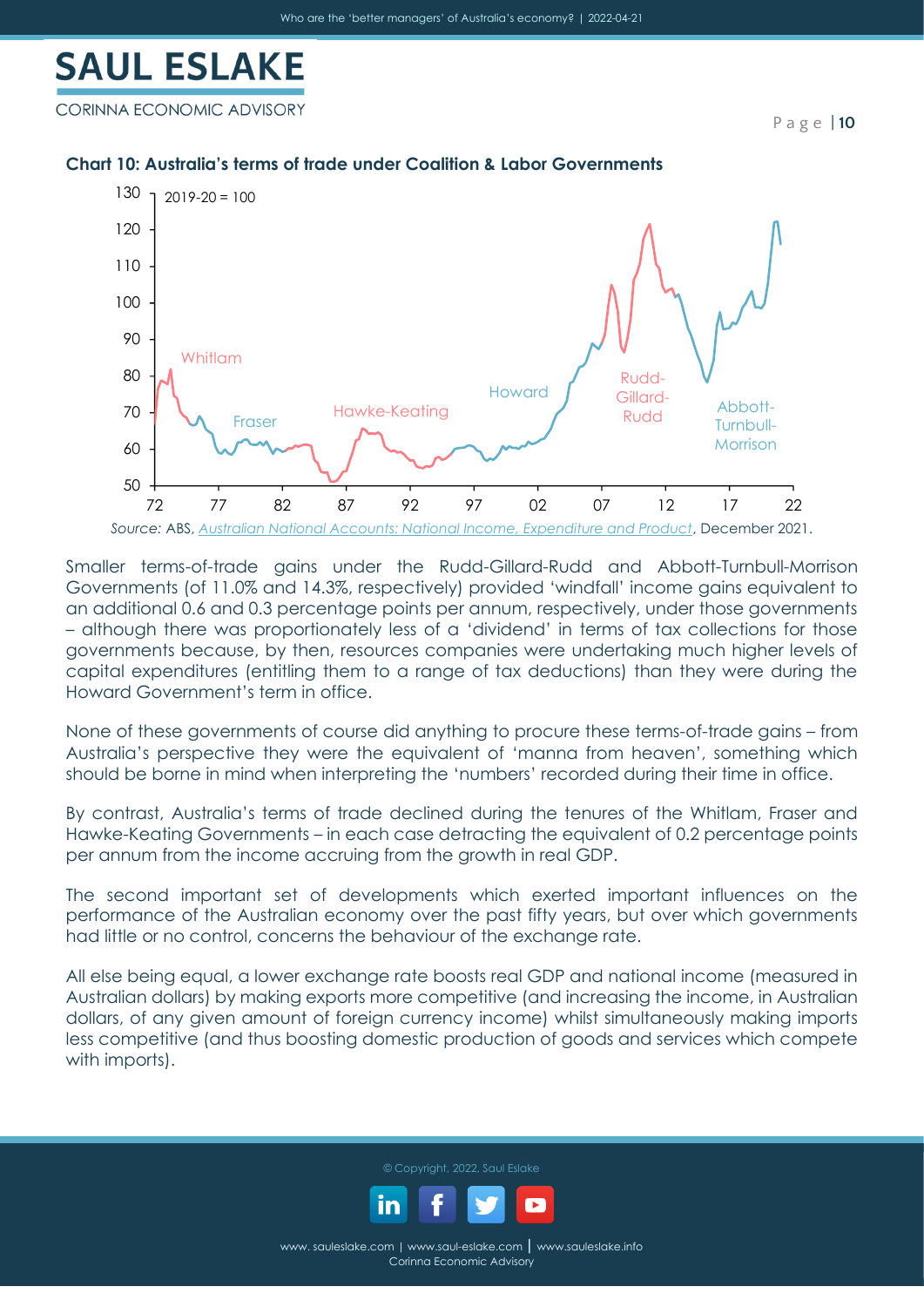#### CORINNA ECONOMIC ADVISORY

The performance of the Australian economy during the Howard Government's term in office was thus materially aided by the fact that the exchange rate for the A\$ averaged US68 cents during its term in office, lower than under any other government in the past fifty years (Chart 11).

Conversely, the economy's performance under the Rudd-Gillard-Rudd Government was adversely affected by the fact the Australian dollar was much stronger during its term in office, averaging 93.4 cents and exceeding parity with the US dollar for more than one-third of its tenure. Among other things that offset some of the gains otherwise accruing from the elevated terms of trade at that time. The Abbott-Turnbull-Morrison Government's record, on the other hand, has been enhanced by an exchange rate averaging US76 cents since it came to office, even though Australia's terms of trade have not been appreciably lower, on average, than they were under the Rudd-Gillard-Rudd Government.



#### **Chart 11: The A\$-US\$ exchange rate under Coalition & Labor Governments**

Finally, the trend decline in Australian inflation and interest rates over the past thirty years – during most of which Coalition Governments were in office - owes a good deal to the contemporaneous downward trends in global inflation and interest rates over this period – as illustrated by the steady decline in US 10-year government bond yields depicted in Chart 12. The decline in global longerterm interest rates has also been a factor in the gains in asset values (including both property and share prices) over this period, which have boosted personal wealth and, indirectly, economic growth.

However, while these downward trends in global inflation and interest rates during a period in which the Coalition has been in office more than Labor have contributed to the Coalition's numerically superior record with regard to Australian inflation and interest rates, they are not something for which the Coalition can legitimately claim any credit.

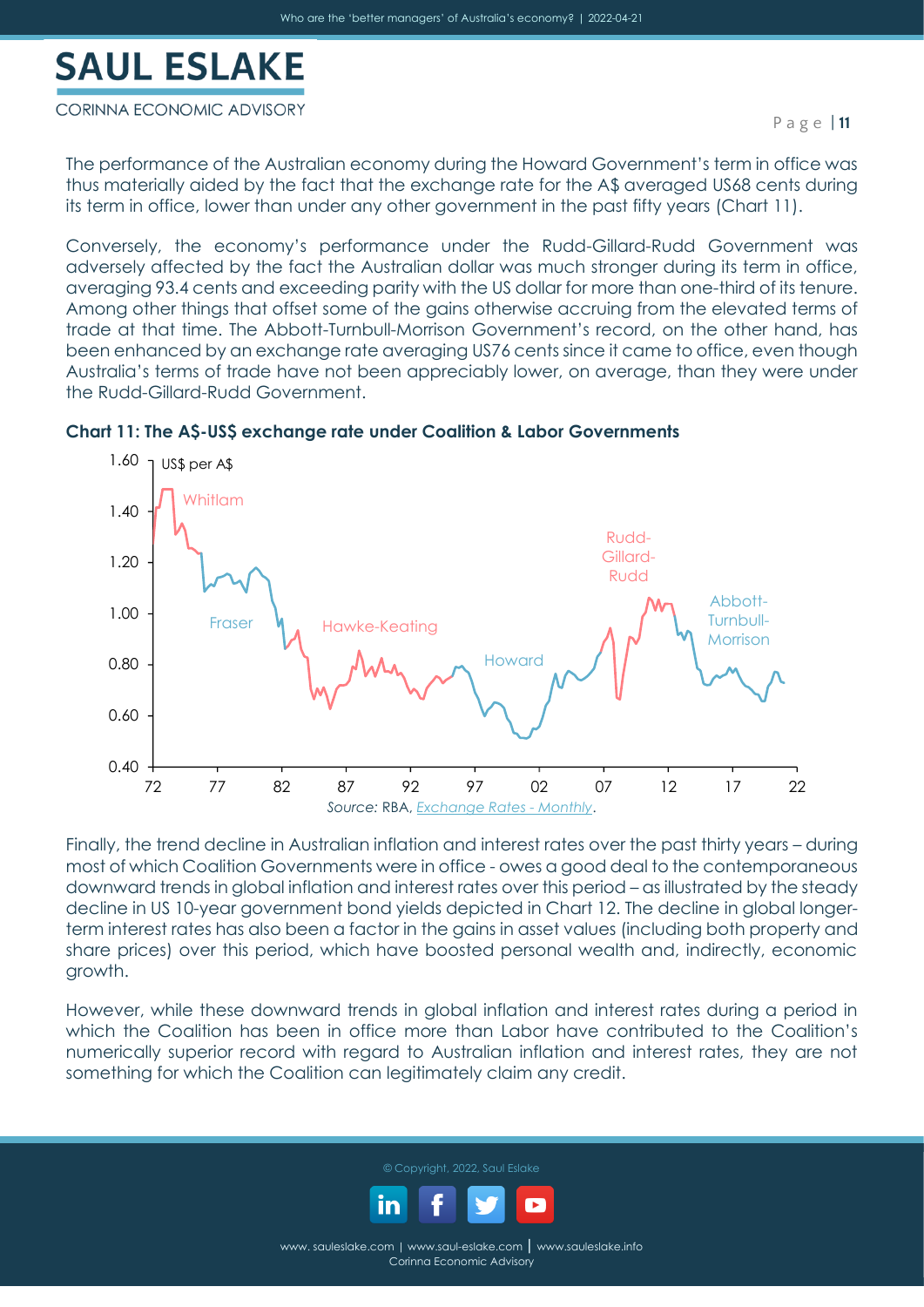CORINNA ECONOMIC ADVISORY

P a g e | **12**

### **Chart 12: US 10-year bond yields under Coalition & Labor Governments**



In addition to these international influences over which no Australian Government, no matter how competent (or incompetent), has any control, what happens to economic variables under any particular government is likely to be shaped, in part, by trends carrying over from its predecessor, and from policies implemented by its predecessor.

Thus for example, the Australian economy's performance under the Howard Government was enhanced by reforms implemented by the Hawke and Keating Governments, as John Howard has himself [readily acknowledged](https://www.afr.com/policy/john-howard-why-bipartisanship-is-crucial-to-economic-reform-20150814-giz9tm). The Rudd-Gillard Government's ability to respond forcefully to the global financial crisis – and in particular, to ward off the threat of recession – was enhanced by strong fiscal position bequeathed to it by the Howard Government.

### **Conclusion**

The reality is that neither of the major parties can reasonably claim to be 'better economic managers' than the other, once account is taken not merely of the raw numerical indicators of different aspects of the performance of the Australian economy while each has been in office, but also of the various 'headwinds' and 'tailwinds' arising from international and other factors beyond the control of any Australian government, and of the legacies bequeathed from one government to the next.

In any event, political parties' claims to superior performance in any area of public policy ought to be subject to the same disclaimer as one typically finds in the fine print of the promotional material distributed by funds managers: "past performance is no guarantee of future returns".

The economic policy challenges facing which ever party (or parties) who form Australia's next government are likely to be different from those which have confronted governments over the past decade.



© Copyright, 2022, Saul Eslake